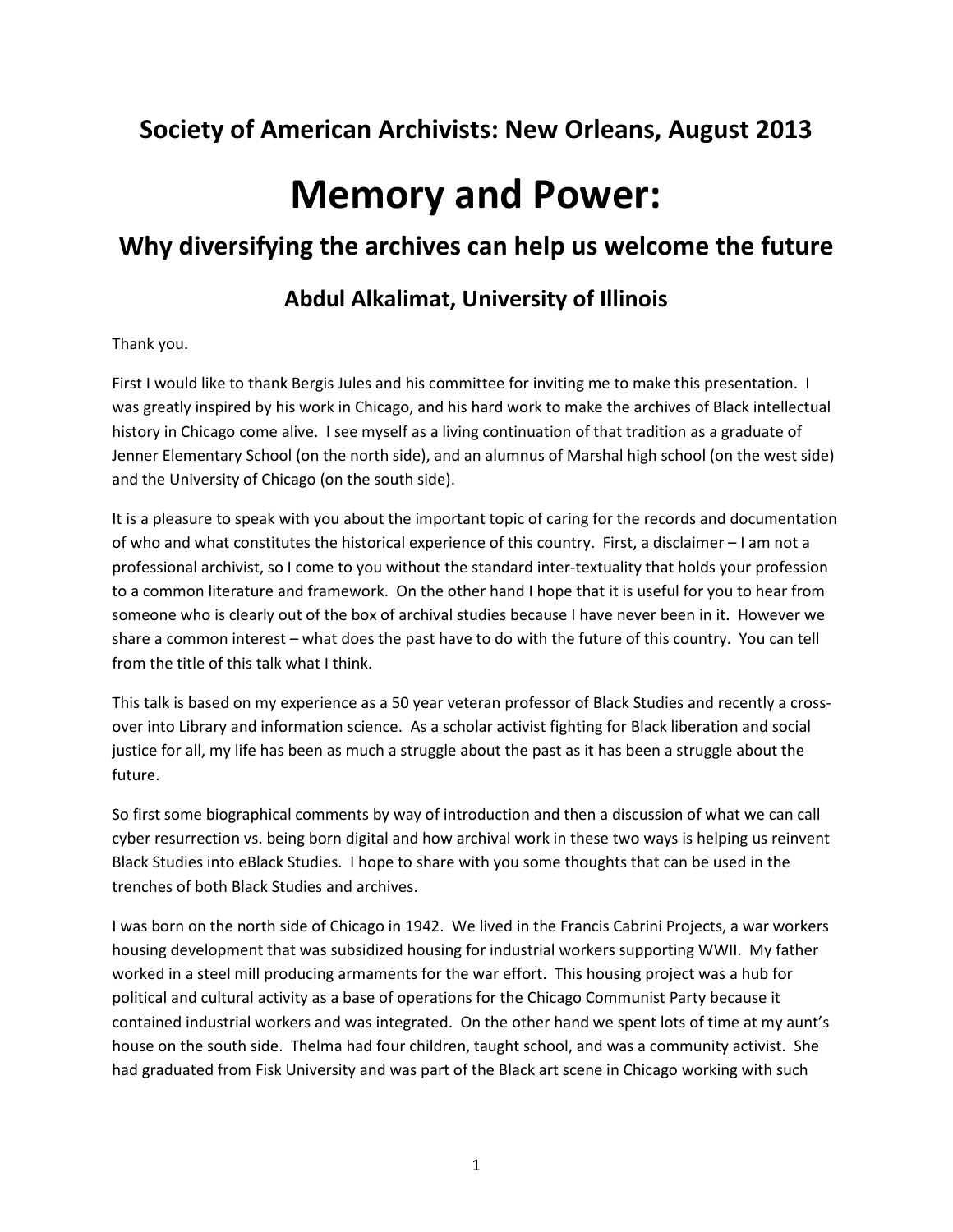luminaries as Margaret Burroughs, Alice Browning, Marion Perkins, and Gwendolyn Brooks. It is this rich cultural dynamic that kept our family history alive, and much of the credit goes to Thelma.

While our family has a documented link to Africa via oral history, our fully documented African American history begins with Frank McWorter (1777 – 1854), known as "Free Frank." He was born into slavery from an African mother and a non-African father. His father took him from South Carolina to Kentucky where he ended up being able to hire himself out and begin an almost dual existence, he was a slave, but lived with important degrees of freedom. He accumulated enough resources to buy himself and 16 other family members out of slavery. After buying land and settling in Pike County Illinois, and being the first African American in the US to legally found a town he named New Philadelphia. His real distinction was to lead his family to fight for freedom in five specific ways:

- 1. His first son Frank Jr. ran to Canada from Kentucky on the Under Ground Railroad
- 2. He purchase his family out of slavery
- 3. He turned his town into a safe haven and his sons escorted people to Canada as part of the Underground railroad
- 4. His grandsons fought in the not so Civil War
- 5. His family lived free in this integrated town, including some integrated families with Black men who owned land and had guns. This was 20 miles east of the Mississippi River and the slave state of Missouri.

But this has not been in the record until relatively recently. Let's put this in context. In the 19<sup>th</sup> century we celebrate the moral and physical struggle against slavery in this part of the country the Midwest, meaning Illinois and Missouri, by targeting the accomplishments of four white men: Elijah Lovejoy, Richard Eells, Samuel Clemons (Mark Twain), and Abraham Lincoln.

- 1. Elijah Lovejoy was a courageous abolitionist printer. He was murdered in 1837 in Alton, Illinois. This is a town just to the south of New Philadelphia.
- 2. Richard Eells was an abolitionist connected to the Underground Railroad. He was involved in a famous escape from slavery in 1842. He lived in Quincy Illinois just to the north of New Philadelphia.
- 3. Sam Clemons/Mark Twain (1835 1910) became the more conscience of the nation through his novels and essays. He was in Hannibal Missouri, on the Mississippi River 20 miles west of New Philadelphia.
- 4. Abraham Lincoln (1809 1865) reluctantly led the US into the Civil War to end slavery. He practiced law in Jacksonville Illinois in Morgan county bordering with Pike County on the east where New Philadelphia is located.

Note none of this narrative involves the self-determination agency of Black people themselves. We must remember that the accomplishments of these men and Frank McWorter were in the middle of the  $19<sup>th</sup>$  century. The good news is that the story of "Free Frank" is now moving into the national narrative. My aunt (Thelma) and her daughter (Juliet Walker, PhD in History, University of Chicago, whose dissertation under John Hope Franklin resulted in the University of Kentucky Press book titled "Free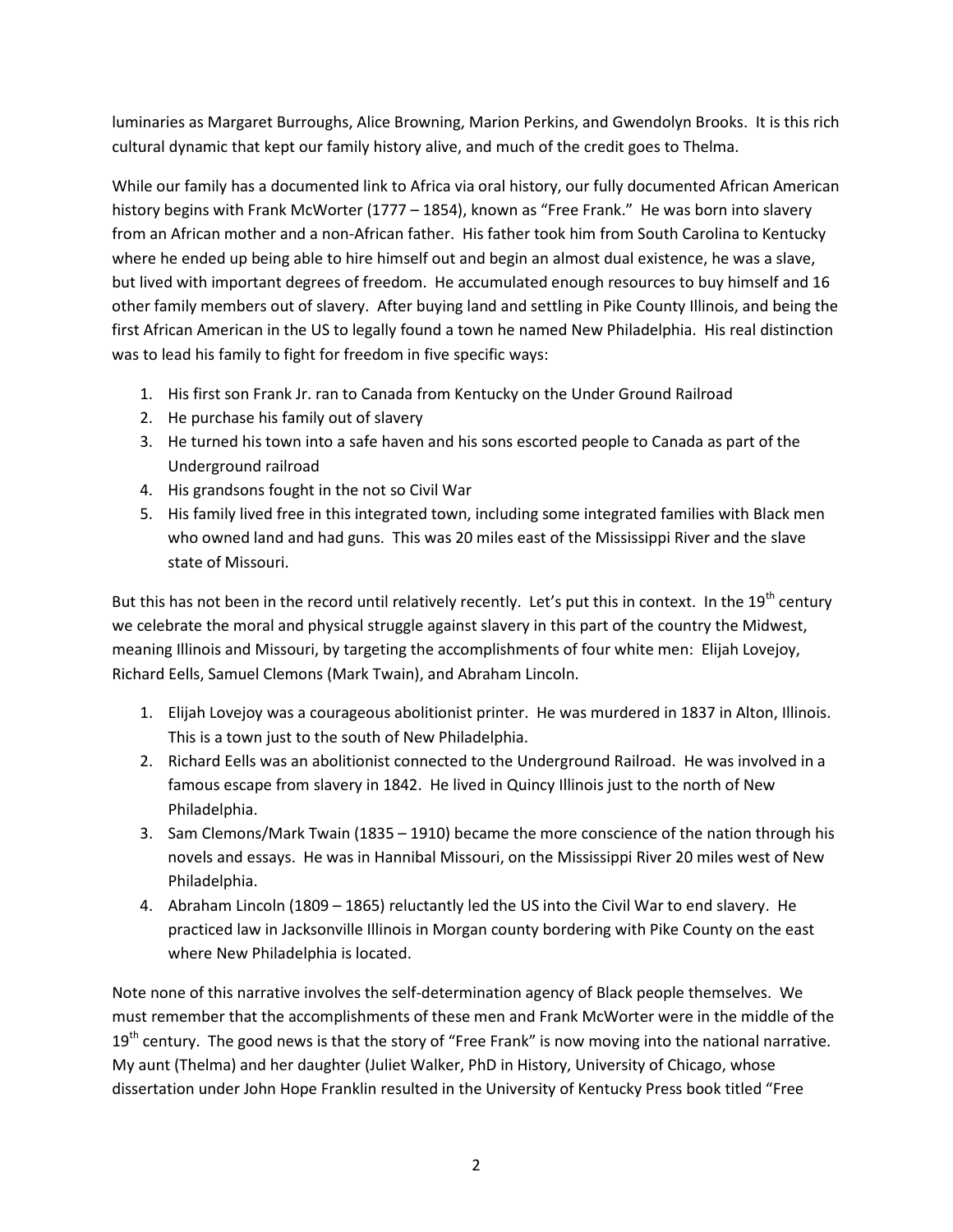Frank" in 1983) began this journey. The first book was published by Helen McWorter Simpson in 1981 called *The Makers of History.*

- 1. 1988 The grave of Free Frank was placed on the National Register of Historic Place
- 2. 1990 A portion of Interstate Highway was named the "Frank McWorter Memorial Highway."
- 3. 2005 The town of New Philadelphia was placed on the National Register of Historic Places
- 4. 2009 The town became a National Historic Landmark
- 5. 2013 National Park Service recognizes New Philadelphia as station of Under Ground Railroad
- 6. 2013 A bill has been introduced into Congress for a National Park designation to preserve and develop New Philadelphia as an important site of US history.

We are slowly correcting the record. There are archival collections on the McWorter family now in the following institutions:

- 1. The local library and museum of Barry Illinois, the closest town to New Philadelphia where Frank McWorter was a member of the First Baptist Church
- 2. The Lincoln Presidential Library in Springfield Illinois
- 3. The Vivian Harsh Collection of the Chicago Public Library
- 4. The National Afro-American Museum & Cultural Center in Wilberforce Ohio
- 5. And soon to be in the new Smithsonian institution, The National Museum of African American History and Culture

This makes me think about the recent story about southern cooking. This white woman named Paula Deen had become a great renowned, and I might add wealthy cook, had been pimping Black women for their recipes and kitchen production work, paying them minimum wage – for decades! She maintained racist practices as part of the Southern tradition. She was exposed and driven off TV. Whether in cooking or the freedom struggle we have not been telling the truth in this country, and this generalization is part of my message – it's time to start telling the truth about ourselves and the experiences that make up the actual history of this country.

But, boy oh boy, do we have a job to do. Fundamentally the reason is that we are a country that can serve as a good example of the historical crisis of memory we face on a global level. We have at least five basic dichotomies we have to confront, understand, and transform in consciousness and in repairing the barbaric impact of generations of exploitation and oppression at the highest level of any society on earth!

- 1. The US started a settler colony that practice genocide against the indigenous population
- 2. The US practiced slavery against mainly Africans
- 3. The US imposed its imperial domination on South and Central America (and Mexico) and the Caribbean with the Monroe Doctrine, extending to the Philipines and Hawaii.
- 4. The Civil War and subsequent developments left the South as a backward region run by a legacy of racism from the traitorous Confederacy
- 5. The capitalism in this country has murdered and starved workers while capitalists "live large"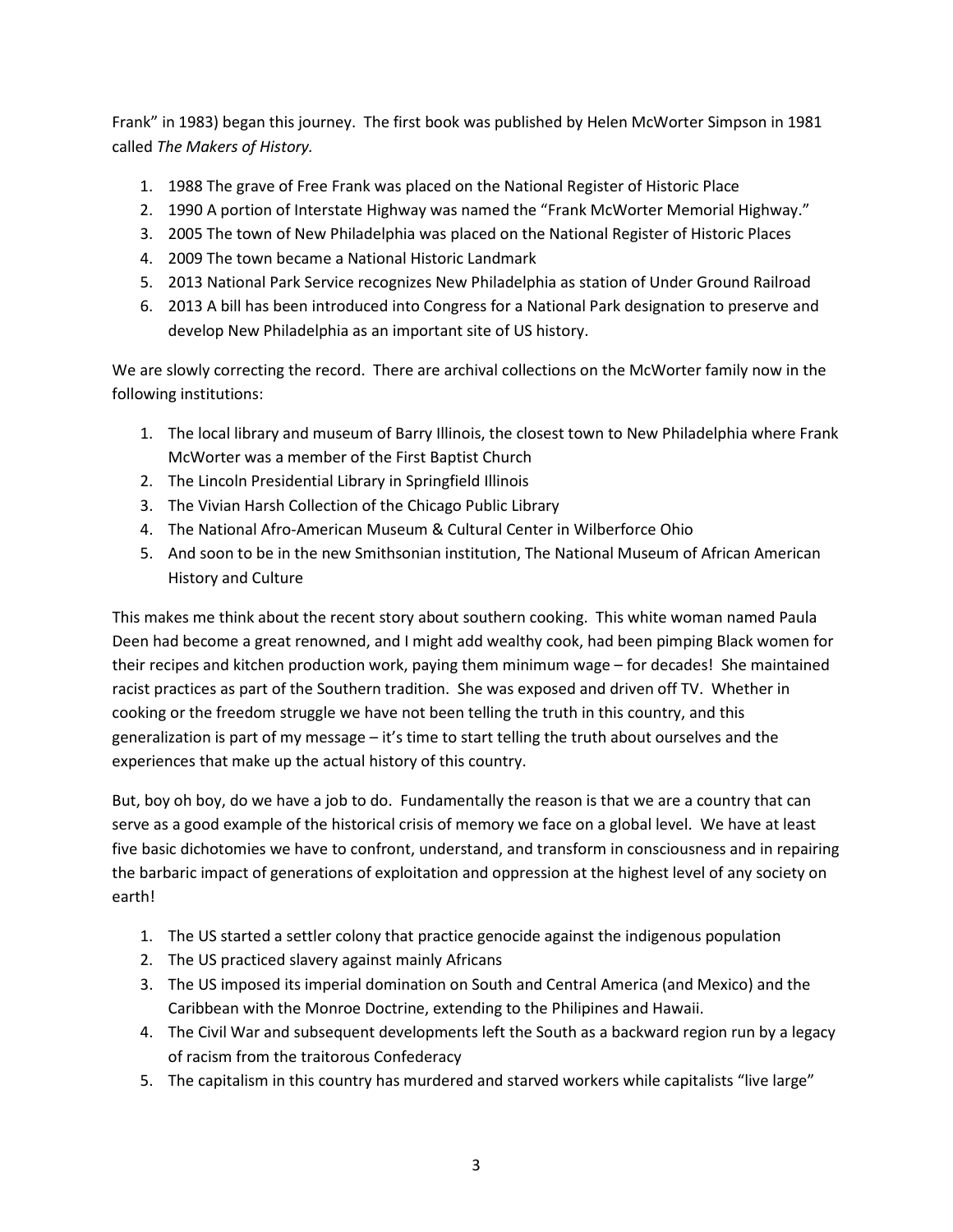And there are many other dialectics of marginalization based on gender, generation, and being physically and mentally challenged.

In each case we have a crisis of memory? Do we really remember what the indigenous population experienced? How about the slaves? And those dominated by US imperialism (like Cuba from 1890's to 1959)? What about the working class and poor people everywhere, but especially the South where Black people are concentrated? Power remembers history that serves it needs to remain in power, but that must come to an end. This is the crisis of the practice of building and using archives. Power has the money to have archives and they require them to be constructed as apology for their power, and not to attack and reconstruct the historical polarities that I have just mentioned.

We can turn to the history of Black Studies and review the great  $20<sup>th</sup>$  century uprising that helped us begin to change, a process we have to continue in this  $21<sup>st</sup>$  century. We have had to struggle for a new historiography from a Black perspective. We have had to focus on voice, agency, ideology, and the legitimacy of oral history.

- 1. One of the great contradictions of historical evidence about slavery is the distinction between the diary accounts of slave holding families or their European guests versus the slave narratives and autobiographies
- 2. Another of course is the practice of emphasizing white innovation while silencing innovative Black Self Determination. An example of this is to anoint Melville Herskovits as the father of African Studies at Northwestern University when his work had been preceded by scholars at Fisk University and Howard University. Then Black scholars had to go through him to get legitimacy and financial support for their research.
- 3. Black nationalism has been marginalized as un-American while white nationalism has been embraced as the American way – thus creating a love it or leave it syndrome, and of course these options are clarified by the names Clarence Thomas and Malcolm X.
- 4. Finally the autobiography and oral history is the traditional way that Black people have told their truths to the world. The subjectivity of Black people is as much a vital and legitimate gateway to the past as any other set of documents. This is one of my basic contentions.

Black Studies has been based on accepting the challenge to create a Black perspective on historical experience via a new approach to voice, agency, ideology, and oral history. Now I would like to discuss our experience with two approaches to archiving the past, present, and future. We face two data dynamics. The cyber resurrection of all actual existing collections, the artifacts and hard copies that fill libraries, archives and museums on the one hand, and all that is born digital, on the other.

Cyber Resurrection of actual existing collections

Our major application of digital technology to Black Studies led us to coin the term "eBlack Studies." At the heart of this digital transformation of our discipline we summed up our guiding principles as Cyberdemocracy, Collective Intelligence, and Information Freedom.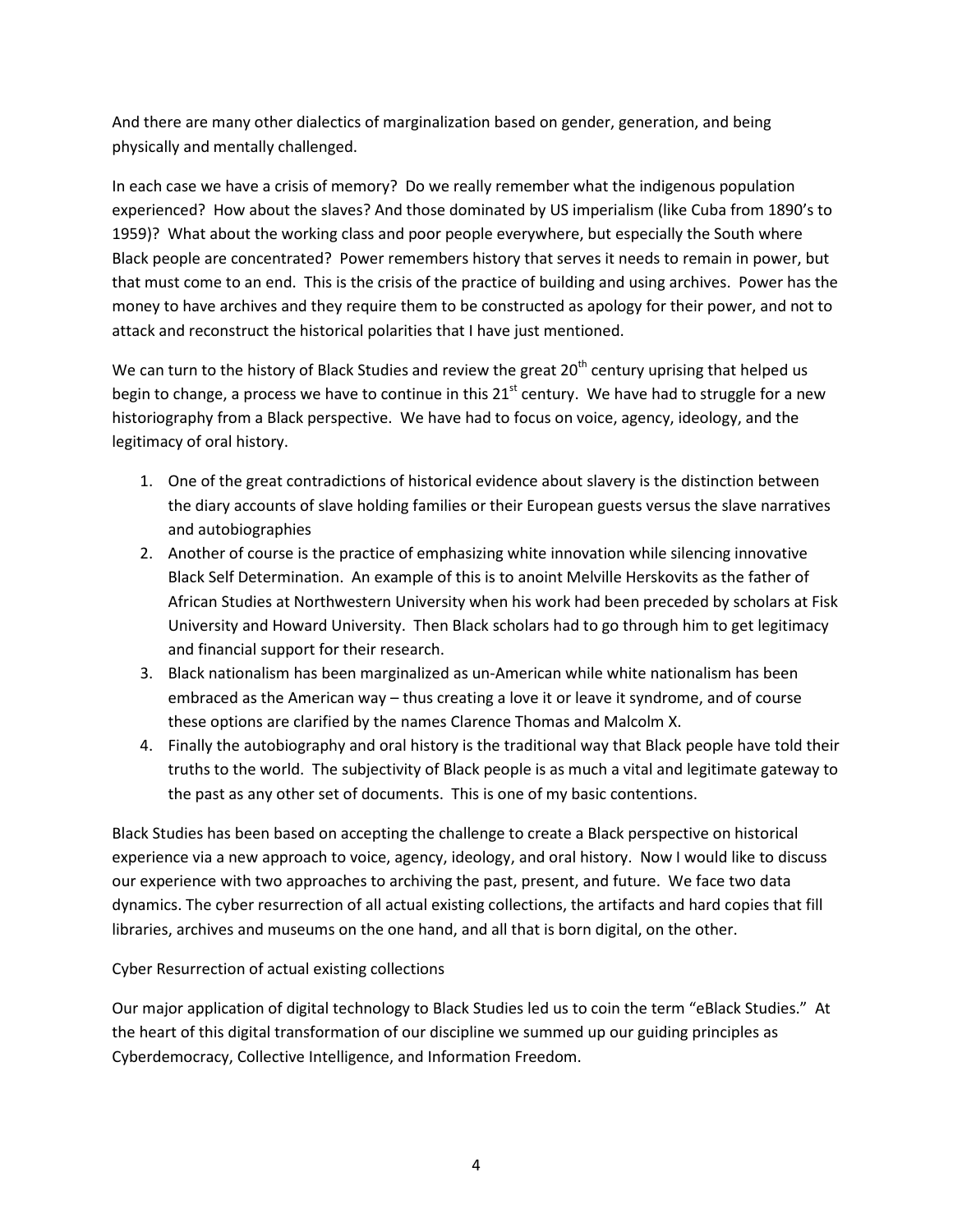- 1. Cyberdemocracy is about ending the digital divide in terms of access, skill, and use of digital technology
- 2. Collective intelligence is accepting the new reality of big data, but on our terms so that the community and listen to every voice and make sure every major point of view is factored into all discourse, ending the many silences that afflict the society
- 3. Information freedom is about ending the commodification of our intellectual and cultural heritage

The main way our scholarship can embrace these values is to use the methodology of what we call the Seven D's:

Definition of the research question and related literature Data collection that is both qualitative and quantitative Digitization of all data Discovery of patterns in the data to confirm or reject hypotheses Design of presenting the scholarship from posters to articles or books Dissemination to audiences of interest Differences that the research can make for individuals and communities

This is the framework for our work. One of our major projects has been eBlack CU, a digital online archive of the Black experience in Champaign-Urbana Illinois, including the University of Illinois.

Champaign-Urbana (twin cities) are located in east central Illinois. The 2010 census reports a combined population of 122,305 with nearly 19,405 African American residents, roughly 16% of the population. African Americans have lived in the cities since 1850, and while there are many neighborhoods that have been integrated a number of census tracts in North Champaign are over 50% Black. Black people identify this as the Black community and call it "the North End."

Champaign is home to the University of Illinois, the largest employer in the county. We got BTOP funding to build high speed Internet capacity, combining Federal, state, and local funds of over \$30 million. Our project was initiated with this new capacity in mind.

During our initial field work we discovered that large amounts of cultural heritage information were placed online by community members, primarily through Facebook. For example, a middle aged woman in her late fifties on her own latched onto Facebook as a vehicle to make digital content on the community and its history available to everyone. She loaded 8,951 images to Facebook, including both documentation of present community events (including digitized programs, photographs, and newsletters) and historical photographs.

There are also Facebook groups that have developed "You know you grew up in..(a place)..if..(something to remember). These pages aggregate people together who remember living in a certain place. One Champaign-Urbana page has 4,000 members of all ethnicities.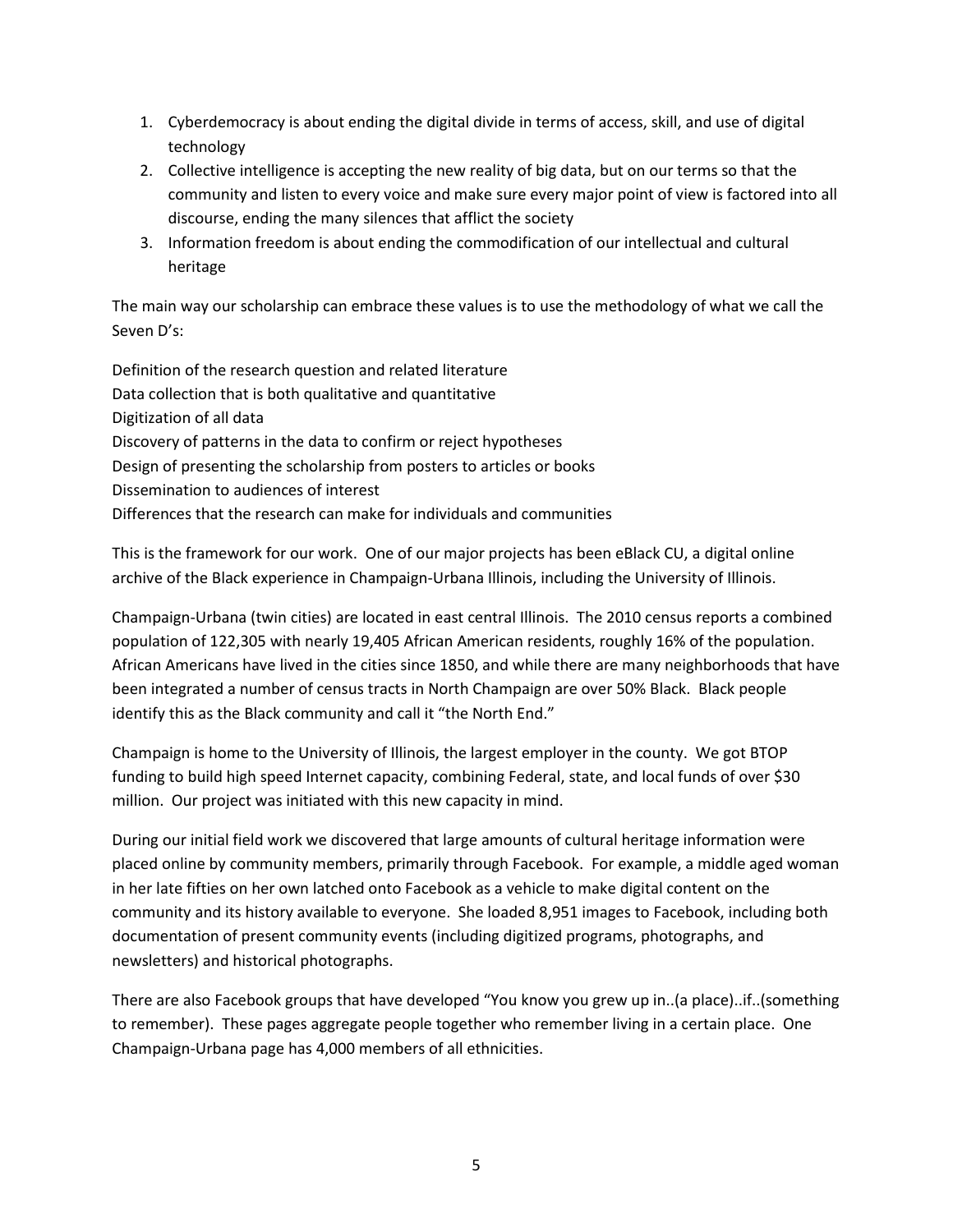Two African Americans got involved and each set up such a page for Black memories, and one got 500 members, the other 250. These sites are about an organic process of memory production, a form of digital oral history.

At the start of the project, our team had weak ties to the local African American community, making it imperative in the first phase of the project to spend time at community sites to build trust, one of the dimensions of social capital. Field work carried out at a historic African American church and then also at a historic center of business and culture, and both of these experiences enabled the project to build stronger connections to the community. Further, we organized a campus community symposium that brought together over 200 people. In two years we had digitized over 75,000 pages and 200 hours of multimedia.

Our project – eBlack CU – uses the Omeka software package. This requires a high level of digital skill that is not the norm in community informatics, and requires specialized skill. We are dealing with people who find it practical to use Face book pages to build online compilations or what might call community based archival digital libraries. These local community archives are about family, church, community groups, and school class reunions. So spontaneously, people are grabbing the low hanging fruit, easy to use social media, in order to digitize, store, and make available archival documents. The archival crisis is about time and sustainability – how long will the digital files be preserved and what will happen to the original hard copy documents?

We had to do something that would have the content capacity of the Omeka site, and the ease of use as a Facebook page. Furthermore, the outsourcing of the archival process (from Omeka to Facebook) back into the hand of the community is a critical part of how we have been successful in our project thus far.

#### Knowledge Commons Born Digital – CU local wiki

The masterpiece of software for the public uploading content for public use is Wikipedia. What is Wikipedia? The short answer is that it is a new online encyclopedia outsourced to all of us. We write it and update it on a daily basis; hence it is a new democratic format for creating knowledge. It is the new logic of from all of us to all of us, and that's why the corporations and the elites are dissing it so much. If the people can do things on their own, then we can begin to reorganize the rest of society around this logic of bottom up to replace what we have now which is top down.

Our needs led us to how the wiki software can be used to create a living encyclopedia for a local community, the local wiki. Now we had what we needed, a place for maximum storage space for digital files, and easy to learn software with great potential for public participation. There were local wiki projects popping up all over in this country as well as around the world. Every community wants to remember itself and people started to look to wiki as the platform for remembering.

We followed our practice with eBlack CU. A group of campus and community activists called a meeting at the local library and about 20 people showed up and expressed interest. This was a diverse group, hence had a good community feel. More meetings were called, a couple of classes got involved and the